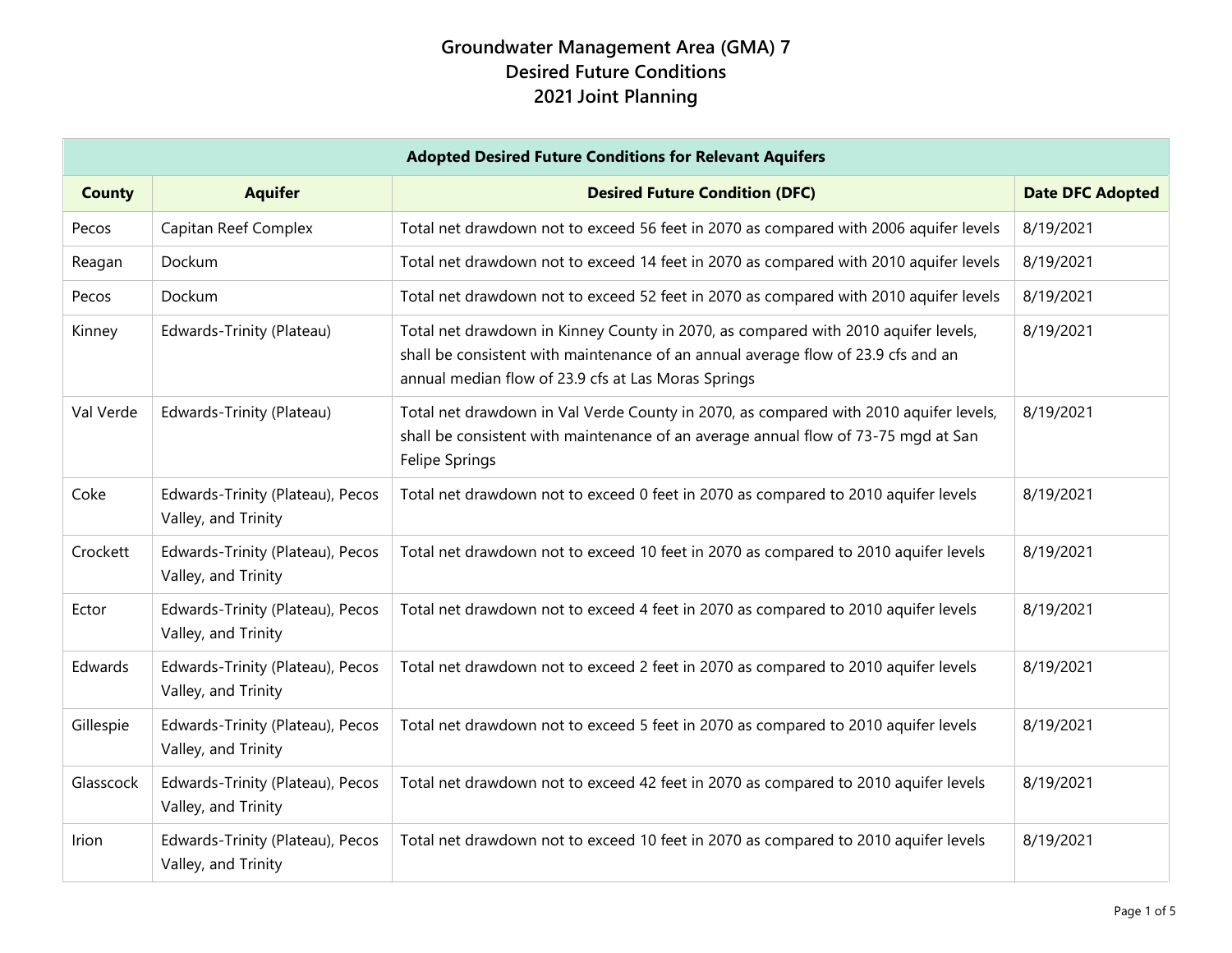| <b>Adopted Desired Future Conditions for Relevant Aquifers</b> |                                                         |                                                                                     |                         |  |
|----------------------------------------------------------------|---------------------------------------------------------|-------------------------------------------------------------------------------------|-------------------------|--|
| <b>County</b>                                                  | <b>Aquifer</b>                                          | <b>Desired Future Condition (DFC)</b>                                               | <b>Date DFC Adopted</b> |  |
| Kimble                                                         | Edwards-Trinity (Plateau), Pecos<br>Valley, and Trinity | Total net drawdown not to exceed 1 foot in 2070 as compared to 2010 aquifer levels  | 8/19/2021               |  |
| Menard                                                         | Edwards-Trinity (Plateau), Pecos<br>Valley, and Trinity | Total net drawdown not to exceed 1 foot in 2070 as compared to 2010 aquifer levels  | 8/19/2021               |  |
| Midland                                                        | Edwards-Trinity (Plateau), Pecos<br>Valley, and Trinity | Total net drawdown not to exceed 12 feet in 2070 as compared to 2010 aquifer levels | 8/19/2021               |  |
| Pecos                                                          | Edwards-Trinity (Plateau), Pecos<br>Valley, and Trinity | Total net drawdown not to exceed 14 feet in 2070 as compared to 2010 aquifer levels | 8/19/2021               |  |
| Reagan                                                         | Edwards-Trinity (Plateau), Pecos<br>Valley, and Trinity | Total net drawdown not to exceed 42 feet in 2070 as compared to 2010 aquifer levels | 8/19/2021               |  |
| Real                                                           | Edwards-Trinity (Plateau), Pecos<br>Valley, and Trinity | Total net drawdown not to exceed 4 feet in 2070 as compared to 2010 aquifer levels  | 8/19/2021               |  |
| Schleicher                                                     | Edwards-Trinity (Plateau), Pecos<br>Valley, and Trinity | Total net drawdown not to exceed 8 feet in 2070 as compared to 2010 aquifer levels  | 8/19/2021               |  |
| Sterling                                                       | Edwards-Trinity (Plateau), Pecos<br>Valley, and Trinity | Total net drawdown not to exceed 7 feet in 2070 as compared to 2010 aquifer levels  | 8/19/2021               |  |
| Sutton                                                         | Edwards-Trinity (Plateau), Pecos<br>Valley, and Trinity | Total net drawdown not to exceed 6 feet in 2070 as compared to 2010 aquifer levels  | 8/19/2021               |  |
| Taylor                                                         | Edwards-Trinity (Plateau), Pecos<br>Valley, and Trinity | Total net drawdown not to exceed 0 feet in 2070 as compared to 2010 aquifer levels  | 8/19/2021               |  |
| Terrell                                                        | Edwards-Trinity (Plateau), Pecos<br>Valley, and Trinity | Total net drawdown not to exceed 2 feet in 2070 as compared to 2010 aquifer levels  | 8/19/2021               |  |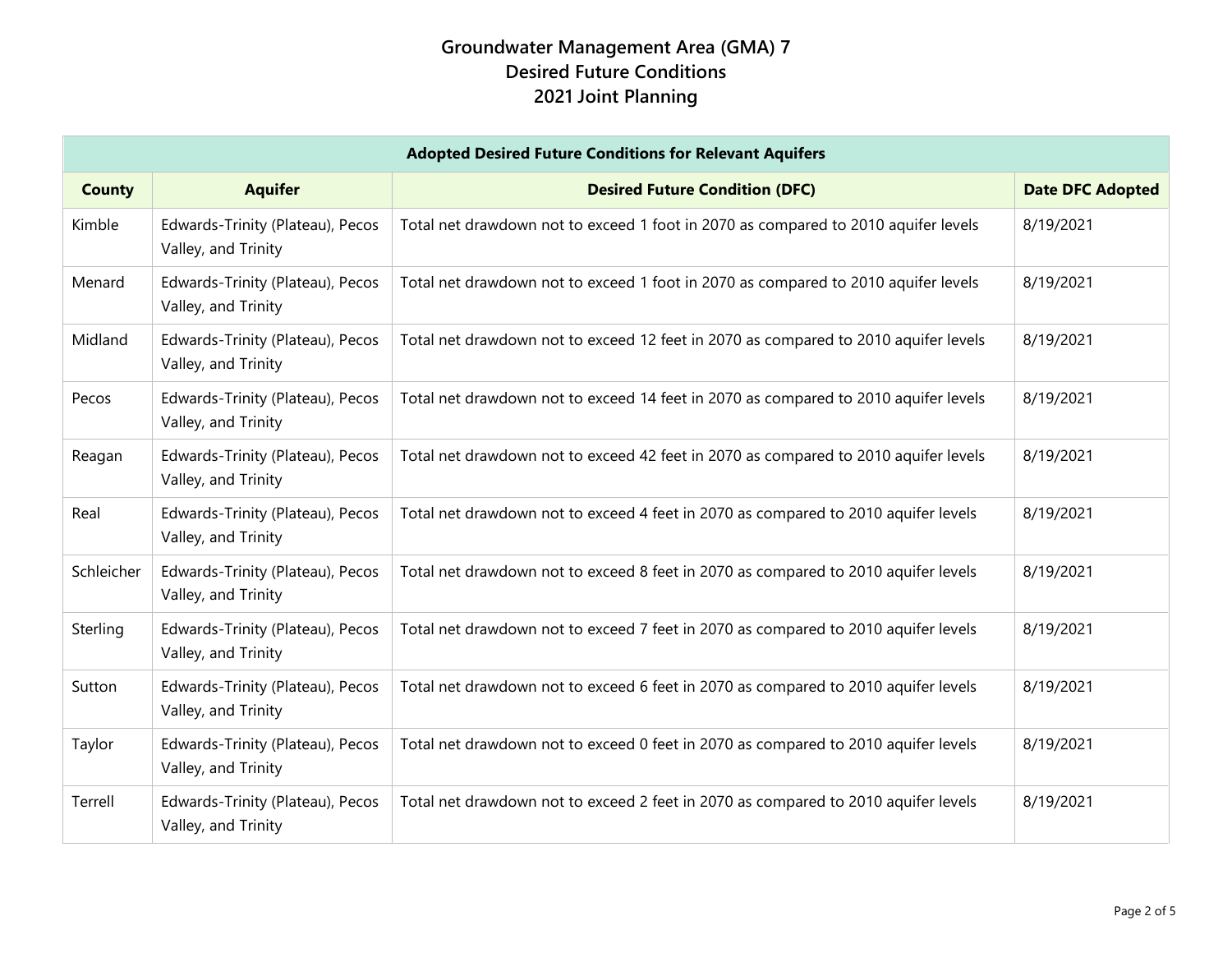| <b>Adopted Desired Future Conditions for Relevant Aquifers</b> |                                                         |                                                                                       |                         |  |
|----------------------------------------------------------------|---------------------------------------------------------|---------------------------------------------------------------------------------------|-------------------------|--|
| <b>County</b>                                                  | <b>Aquifer</b>                                          | <b>Desired Future Condition (DFC)</b>                                                 | <b>Date DFC Adopted</b> |  |
| Upton                                                          | Edwards-Trinity (Plateau), Pecos<br>Valley, and Trinity | Total net drawdown not to exceed 20 feet in 2070 as compared to 2010 aquifer levels   | 8/19/2021               |  |
| Uvalde                                                         | Edwards-Trinity (Plateau), Pecos<br>Valley, and Trinity | Total net drawdown not to exceed 2 feet in 2070 as compared to 2010 aquifer levels    | 8/19/2021               |  |
| Gillespie                                                      | Ellenburger-San Saba                                    | Total net drawdown not to exceed 8 feet in 2070 as compared with 2010 aquifer levels  | 8/19/2021               |  |
| Kimble                                                         | Ellenburger-San Saba                                    | Total net drawdown not to exceed 18 feet in 2070 as compared with 2010 aquifer levels | 8/19/2021               |  |
| Mason                                                          | Ellenburger-San Saba                                    | Total net drawdown not to exceed 14 feet in 2070 as compared with 2010 aquifer levels | 8/19/2021               |  |
| McCulloch                                                      | Ellenburger-San Saba                                    | Total net drawdown not to exceed 29 feet in 2070 as compared with 2010 aquifer levels | 8/19/2021               |  |
| Menard                                                         | Ellenburger-San Saba                                    | Total net drawdown not to exceed 46 feet in 2070 as compared with 2010 aquifer levels | 8/19/2021               |  |
| San Saba                                                       | Ellenburger-San Saba                                    | Total net drawdown not to exceed 5 feet in 2070 as compared with 2010 aquifer levels  | 8/19/2021               |  |
| Concho                                                         | Hickory                                                 | Total net drawdown not to exceed 53 feet in 2070 as compared with 2010 aquifer levels | 8/19/2021               |  |
| Gillespie                                                      | Hickory                                                 | Total net drawdown not to exceed 9 feet in 2070 as compared with 2010 aquifer levels  | 8/19/2021               |  |
| Kimble                                                         | Hickory                                                 | Total net drawdown not to exceed 18 feet in 2070 as compared with 2010 aquifer levels | 8/19/2021               |  |
| Mason                                                          | Hickory                                                 | Total net drawdown not to exceed 17 feet in 2070 as compared with 2010 aquifer levels | 8/19/2021               |  |
| McCulloch                                                      | Hickory                                                 | Total net drawdown not to exceed 29 feet in 2070 as compared with 2010 aquifer levels | 8/19/2021               |  |
| Menard                                                         | Hickory                                                 | Total net drawdown not to exceed 46 feet in 2070 as compared with 2010 aquifer levels | 8/19/2021               |  |
| San Saba                                                       | Hickory                                                 | Total net drawdown not to exceed 6 feet in 2070 as compared with 2010 aquifer levels  | 8/19/2021               |  |
| Glasscock                                                      | Ogallala                                                | Total net drawdown not to exceed 6 feet in 2070 as compared with 2010 aquifer levels  | 8/19/2021               |  |
| Pecos                                                          | Rustler                                                 | Total net drawdown not to exceed 94 feet in 2070 as compared with 2009 aquifer levels | 8/19/2021               |  |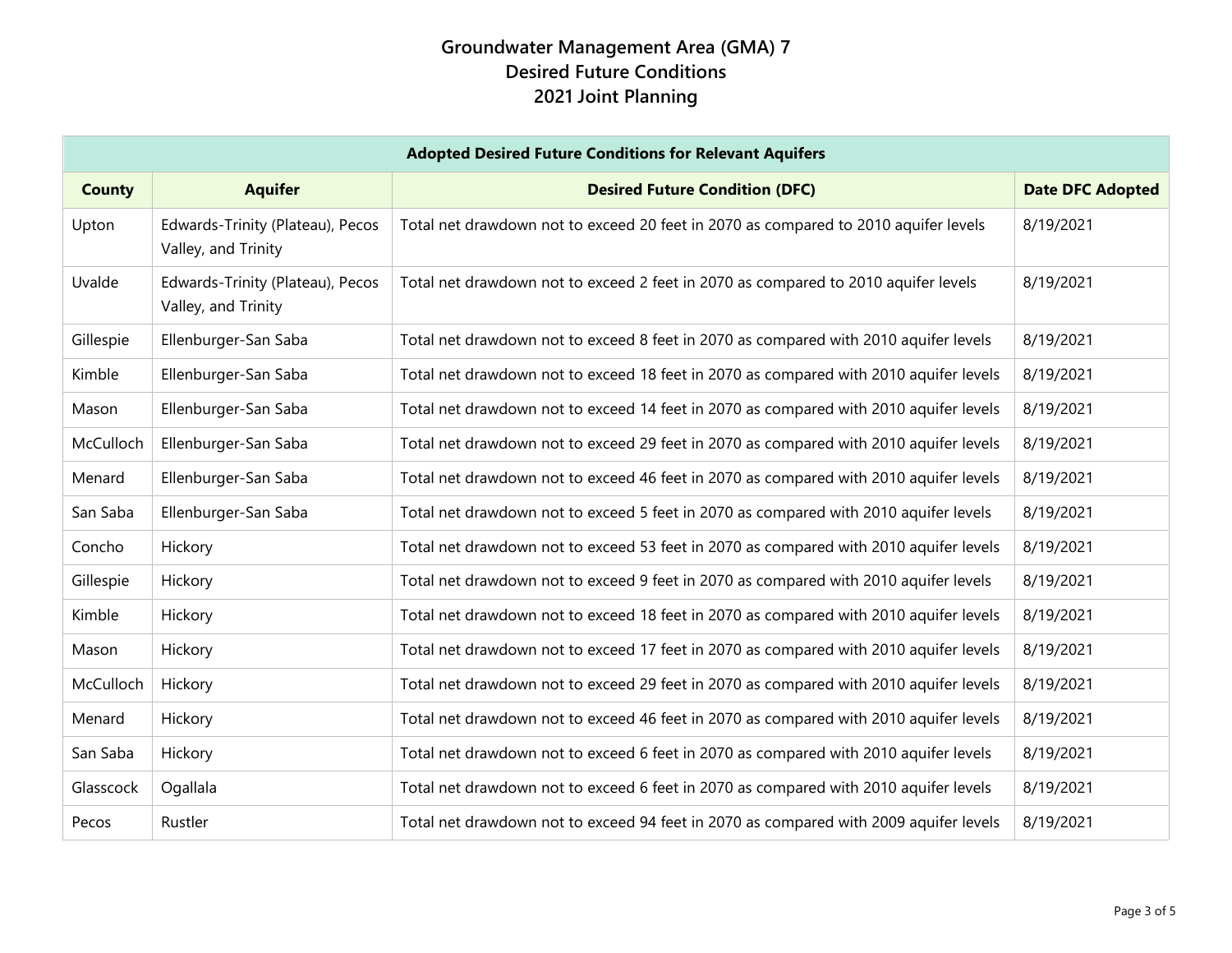| <b>Non-Relevant Aquifers *</b> |                                                                                                                                                     |                                                                                                                                                                                                                            |  |  |
|--------------------------------|-----------------------------------------------------------------------------------------------------------------------------------------------------|----------------------------------------------------------------------------------------------------------------------------------------------------------------------------------------------------------------------------|--|--|
| <b>Aquifer</b>                 | <b>Location</b>                                                                                                                                     | <b>Justification</b>                                                                                                                                                                                                       |  |  |
| Blaine                         | GMA 7 (Nolan County)                                                                                                                                | Limited areal extent; lack of groundwater use                                                                                                                                                                              |  |  |
| <b>Cross Timbers</b>           | GMA 7 (Coleman and Taylor counties)                                                                                                                 | Limited areal extent; limited groundwater use                                                                                                                                                                              |  |  |
| Dockum                         | Coke, Crockett, Ector, Glasscock, Irion, Midland, Mitchell,<br>Midland, Mitchell, Nolan, Scurry, Sterling, Tom Green, and<br>Upton counties         | Limited areal extent; limited groundwater use; limited impacts<br>across county lines; no groundwater conservation district                                                                                                |  |  |
| Edwards-Trinity (Plateau)      | Hickory UWCD No. 1, Lipan-Kickapoo WCD, Lone Wolf<br>GCD, and Wes-Tex GCD<br>(Concho, Mason, McCulloch, Mitchell, Nolan, and Tom<br>Green counties) | Limited areal extent; limited groundwater use                                                                                                                                                                              |  |  |
| Ellenburger-San Saba           | Outside of Hickory UWCD, Hill County UWCD, Kimble<br>County GCD, and Menard GCD<br>(Coleman, Concho, and Mason counties)                            | Limited areal extent; limited groundwater use; no groundwater<br>conservation district                                                                                                                                     |  |  |
| Hickory                        | Outside of Hickory UWCD, Hill County UWCD, Kimble<br>County GCD, Menard GCD, and Llano County<br>(Coleman and Llano counties)                       | Limited areal extent; limited groundwater use; no groundwater<br>conservation district                                                                                                                                     |  |  |
| Igneous                        | GMA 7 (Pecos County)                                                                                                                                | Limited areal extent; lack of groundwater use                                                                                                                                                                              |  |  |
| Lipan                          | GMA 7 (Coke, Concho, Glasscock, Irion, Runnels,<br>Schleicher, Sterling, and Tom Green counties)                                                    | Annual management by Lipan-Kickapoo Water Conservation<br>District, and pumping in the district does not affect areas outside of<br>district; outside of the district, limited areal extent and lack of<br>groundwater use |  |  |

\* Districts in a groundwater management area may, as part of the process for adopting and submitting desired future conditions, propose classification of a portion or portions of a relevant aquifer as nonrelevant if the districts determine that aquifer characteristics, groundwater demands, and current groundwater uses do not warrant adoption of a desired future condition (Texas Administrative Code § [356.31\(b\)\)](https://texreg.sos.state.tx.us/public/readtac$ext.TacPage?sl=R&app=9&p_dir=&p_rloc=&p_tloc=&p_ploc=&pg=1&p_tac=&ti=31&pt=10&ch=356&rl=31). Declaring an aquifer as non-relevant for the purposes of joint planning does not necessarily mean that the aquifer will not be managed by a local groundwater conservation district.